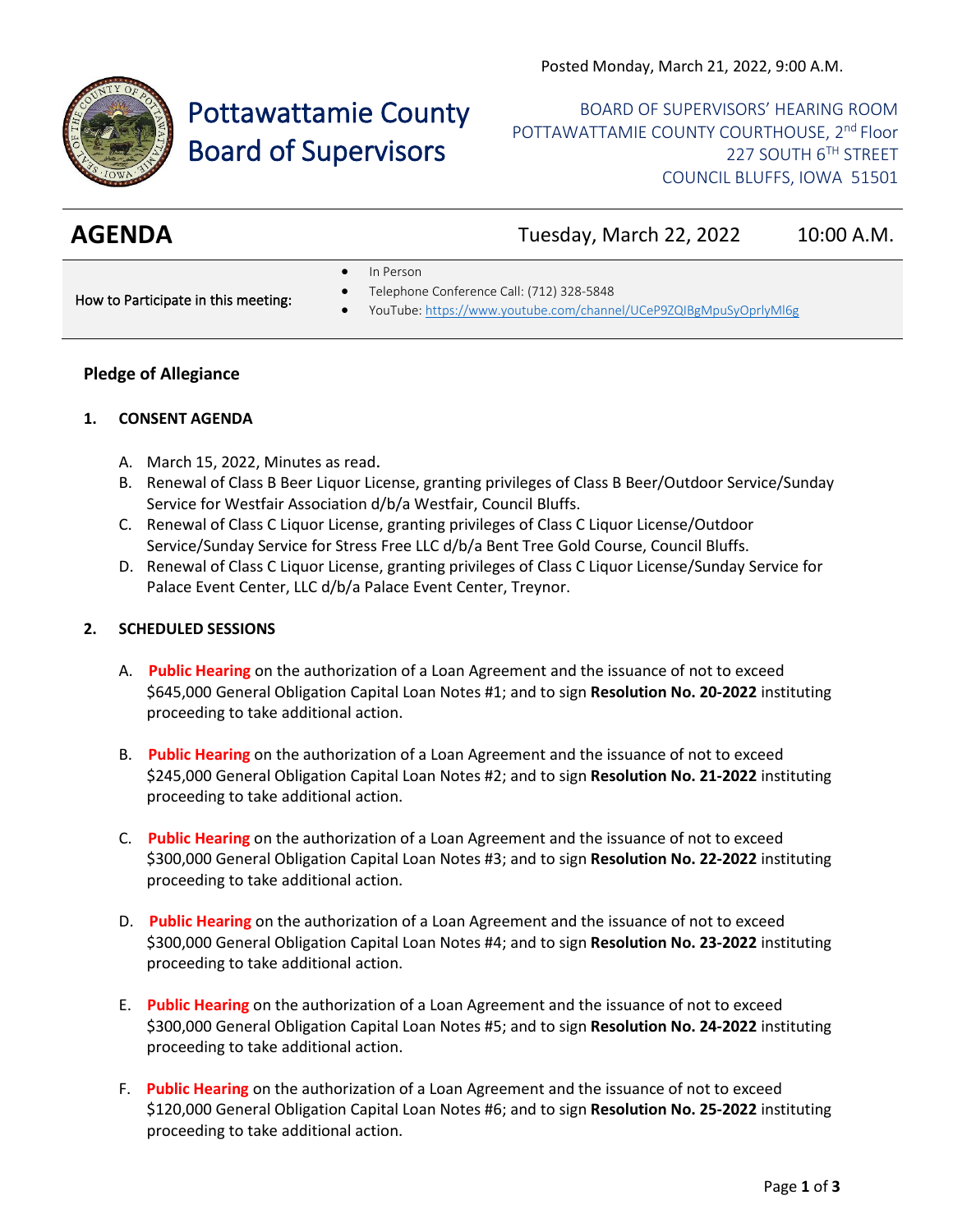- G. **Public Hearing** on the authorization of a Loan Agreement and the issuance of not to exceed \$90,000 General Obligation Capital Loan Notes #7; and to sign **Resolution No. 26-2022** instituting proceeding to take additional action.
- H. Jana Lemrick/Director, Human Resources and Suzanne Watson/Director, Community Services Discussion to review draft for SWIA MHDS Region for 28E agreement between the SWIA MHDS Region and Pottawattamie County.
- I. Matt Wyant/Director, Planning and Development– Discussion and/or decision on approval of contract extension with Witt O'Brien for FEMA representation.

## **3. OTHER**

- A. Mark Shoemaker/Director, Conservation and Matt Wyant/Director, Planning and Development Discussion and/or decision to accept the agreement of donated property from Jack Links and to authorize Board Chairman to sign Offer to Donate.
- B. John Rasmussen/Engineer and Matt Wyant/Director, Planning and Development and Josh Billings/Public Works, Hancock – Discussion and/or decision on;
	- 1) The property and building of the old secondary roads shed in Hancock.
	- 2) The property of the old transfer station site.
- C. Cheri Dahlheim/Chief Investigator, Coordinator for Medical Examiner Office Discussion and/or decision regarding On Call and Removal policy revisions.

### **4. RECEIVED/FILED**

A. Salary Action(s):

- 1) Communications Payroll status change for Scott Vandervort.
- 2) Conservation Employment of Noah Sundberg as Natural Area Management Intern.
- 3) Veteran Affairs Employment agreement with Margarita Dooley for February 2, 2022 June 30, 2022.

### **5. BUDGET DISCUSSION**

### **6. CLOSED SESSION**

A. **12:30 P.M.** - Discussion and/or decision on evaluation of individual's hiring, as allowed by Code of Iowa Code 20.5(1) (i).

|             | Tuesday, March 22, 2022                  |               |
|-------------|------------------------------------------|---------------|
| $3:30$ P.M. | Freedom Run - Veterans Tiny Home Project |               |
| 5:30 P.M.   | Pottawattamie County Trails Board        | Shea/Schultz  |
|             | Wednesday, March 23, 2022                |               |
| $1:00$ P.M. | <b>Promise Partners</b>                  | Belt/Schultz  |
| $3:30$ P.M. | <b>PACE</b>                              | Grobe/Schultz |
| $5:30$ P.M. | Zoning Board of Adjustment               |               |
|             | Thursday, March 24, 2022                 |               |
| 1:30 P.M.   | SWIPCO/SWITA                             | Grobe         |
|             | Friday, March 25, 2022                   |               |
| 9:30 A.M.   | Advance SW Iowa Corporation              | Wichman/Shea  |